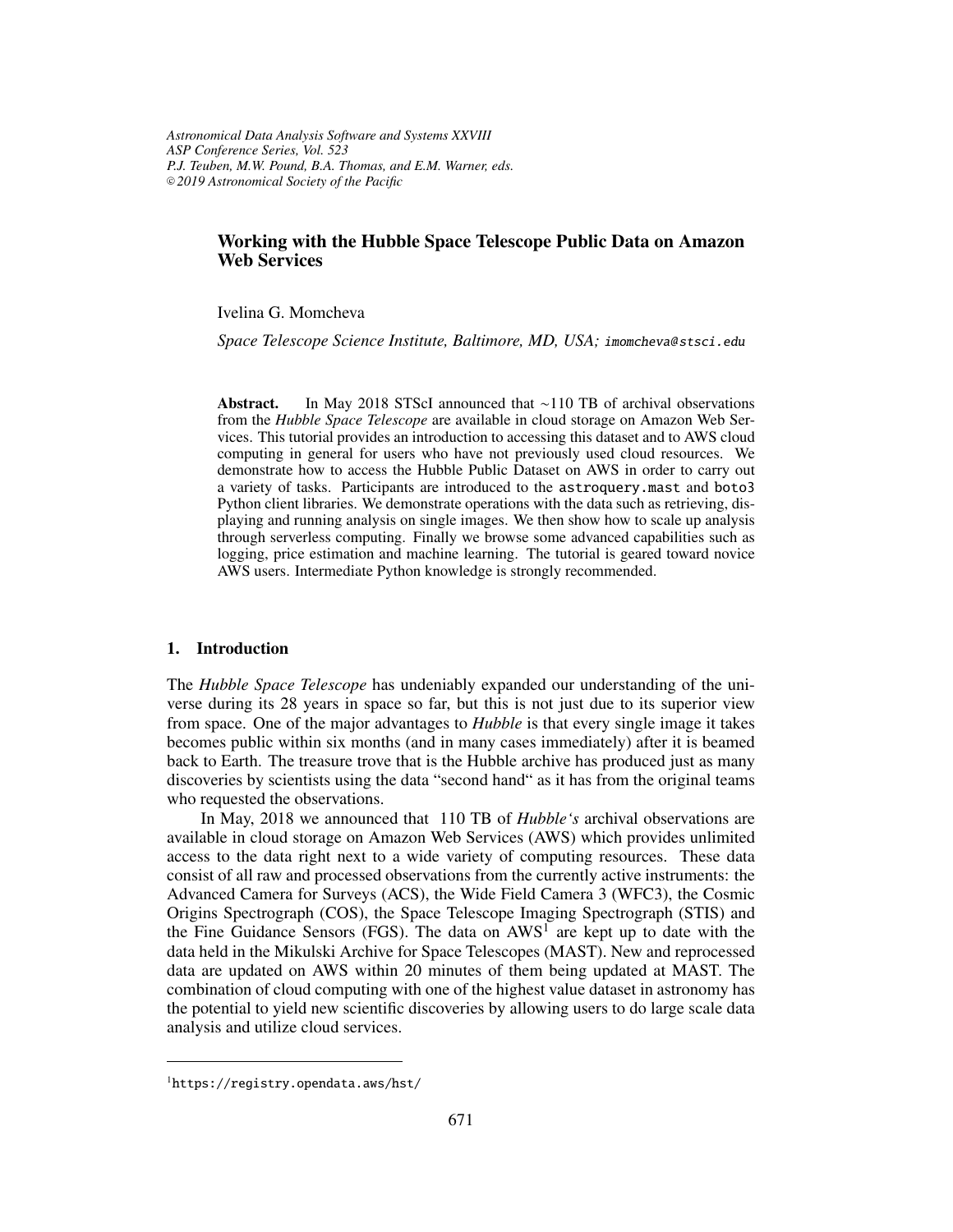### 672 Momcheva

We have created a tutorial which demonstrates how to access the Hubble Public Dataset on AWS in order to carry out a variety of tasks. Access to the data is provided through a custom extension to the astroquery Python library – astroquery.mast – and the AWS client Python library boto3. The tutorial introduces participants to the basic functionality. It further demonstrates operations with the data such as retrieving, displaying and running analysis on single images. It then shows how to scale up the analysis to hundreds on images through AWS Lambda serverless computing.

## **2. Learning Objectives**

The primary objective for the tutorial is to get users started with the *HST* AWS dataset. This goal will be accomplished with the following activities:

- Learn about the Hubble Public Dataset on AWS
- Learn about astroquery.mast and boto3
- Download the data
- Visualize the data and carry out data analysis
- Create a function that can be parallelized
- Run a function using Lambda (serverless computing)
- Basic exploration of machine learning resources

Even though cloud computing is now widely used in industry applications of big data, the uptake of this technology in the astronomical community has been slow. A secondary objective of the tutorial is to introduce the participants to several key services provided by cloud computing platforms including on-demand computational resources, storage, serverless compute and machine learning capabilities. Along with this, participants learn about estimating costs, logging activity and connecting different cloud services to execute a task.

The secondary learning objectives are accomplished with the following tasks:

- Creating an AWS account and logging in
- Starting Amazon machine images (AMIs) image and connecting to it
- Creating a Docker container based on a template
- Writing a Lambda function
- Different types of cloud storage, creating a new bucket, connecting to them
- Logging activity
- Prototyping computations and estimating cost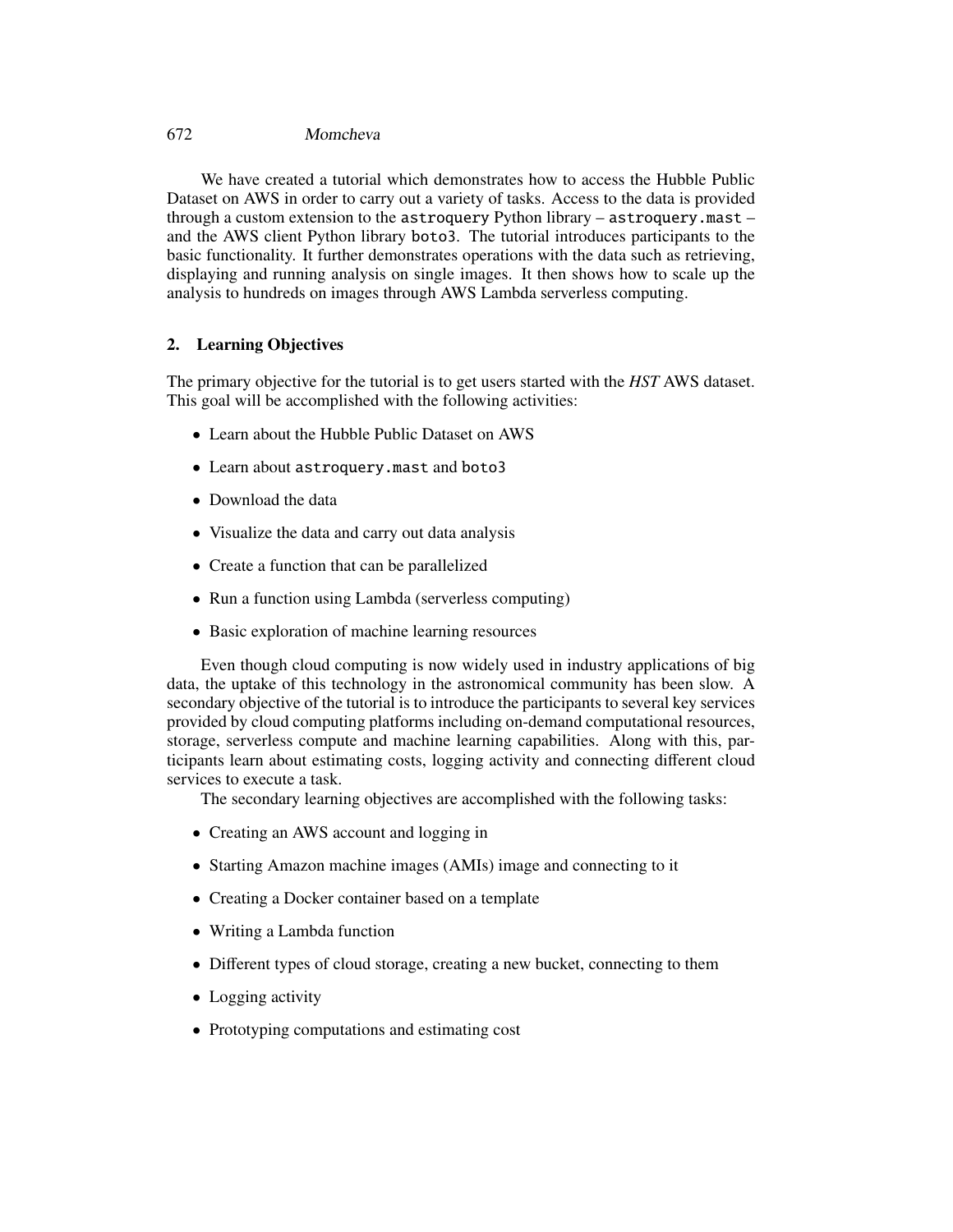### **3. Tutorial**

The tutorial is based on blog posts in the Mast Labs blog.<sup>2</sup> A basic/intermediate knowledge of Python is a prerequisite for this tutorial. Users need a laptop and an internet connection. The contents of the tutorial are hosted in a public Google document:

### **https:**//**tinyurl.com**/**adass2018-aws**

Figure 1 shows the final output from the Lambda task. Lambda is serverless compute, where the user specifies the software but not the hardware. It is well suited for small tasks that are easily parallelize-able. In our example we carry out source detection using  $\text{sep}^3$  and produce a gray-scale PNG file of the image with red circles at the positions of all sources. The example case executes in seconds on one hundred images and the cost is covered under the free Lambda tier.

Users are encouraged to work through the tutorial on their own time. Comments and suggestions for improvements are welcome at imomcheva@stsci.edu.

Even though AWS offers a free tier for most of its services, some of the tutorial requirements are not covered under it and a valid credit card is needed order to create an AWS account even if no charges are incurred. Going through the materials in the tutorial cost less than 5 cents to run and at the end of the tutorial we show users how to clean their workspace so no further charges are incurred. For larger scale computation AWS does offer cloud credits for research grants<sup>4</sup> through a competitive process. Starting in HST proposal cycle 26 (2018), STScI established a new type of proposal specifically utilizing this dataset which provides up to \$10,000 for AWS services. Additionally, all archival and general observer programs can request AWS finds in their budgets.

### **4. Conclusion**

The tutorial presented here introduces users to the *HST* data on AWS and to cloud computing in general. Cloud compute combined with astronomical data offers new capabilities for discovery. Some of the services offered by cloud providers (e.g., Lambda) do not have easy analogues that can be run locally and with so little effort. We envision many more use cases for cloud computing in the near future.

**Acknowledgments.** This tutorial was supported by AWS who provided cloud credits for all participants. We thank the tutorial helpers C. Brasseur, P.-L. Lim and N. Miles.

<sup>2</sup>https://mast-labs.stsci.io/

<sup>3</sup>https://github.com/kbarbary/sep, a Python wrapper around the core algorithms of Source Extractor

<sup>4</sup>https://aws.amazon.com/grants/